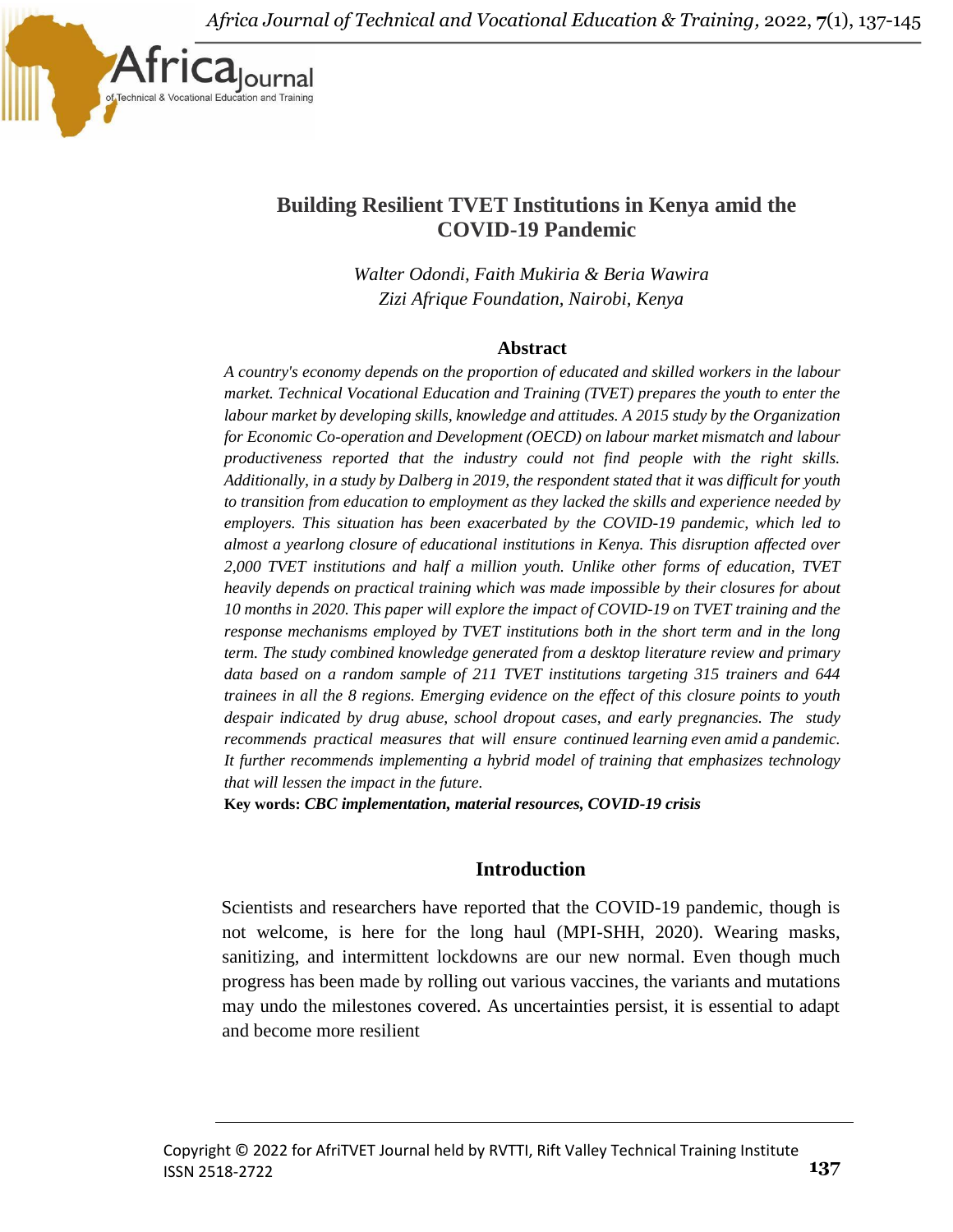When the COVID-19 pandemic struck, the education ecosystem was paralyzed (Kathula,2020). On March 15th 2019, the government closed all learning institutions in a bid to contain the spread of the virus. Schools and universities turned to remote learning but Technical and Vocational Education and Training (TVET) learning came to a hard stop. TVET institutions exist to impart technical and practical skills to students, which is mainly acquired through hands-on experience. UNESCO– UNEVOC (2013a) has further expounded the role of TVET, stating its primary mandate is to develop trainees for the work environment and offer them the skills needed to access and retain decent (self-employment). TVET training supports efficient transition to the labor market. It requires for the students to undergo work based training to complete training.

Remote learning has challenged the very core of TVET training and assessment and laid bare its weaknesses. The TVET practical nature of learning by doing forced them to innovate and grow. The closures significantly affected the lowest tier of formal training, the vocational training centers (VTCs). Ngware et al (2019) have characterized VTCs in Kenya as poorly funded, having low uptake of technology, poorer students and poorly trained instructors. Training at this level is purely practical to ensure that it accommodates those who may not possess literacy and numeracy skills. On the other hand, the higher levels of TVET; the technical training institutions, national polytechnics and universities, offer a higher level of practical training using costly machinery and technology.

Over the years, the government of Kenya has channeled funding towards technical and vocational training, hoping that it will solve the unemployment crisis in Kenya and Africa at large. In Kenya, the youth make up 35 per cent of the population and have the highest unemployment rate of 67 per cent (UNDP, 2013). The World bank has estimated that the population in Africa will double by 2050, meaning that globally, 1 in 4 people will be from Sub-Saharan Africa. This is bound to sharply increase the youth bulge. Lin (2012) has defined the youth bulge as a demographic pattern where the bulk of the population is comprised of children and young adults. He presents the youth bulge as both an opportunity and a challenge for the African countries; when the youthful population is well trained and empowered, it is a valuable asset for national development and will spur social, political and economic growth. However, when the youth are not gainfully engaged, they become disruptive and disempowered.

Equipping first-time job seekers with the skills needed to make a smooth transition from school to work is a daunting task. Memedovic (2004) states that it will be essential to ensure that the industries form global value chains and production networks. However, the lengthy closures of the training institutions might lead to youth despair and drop out from the institutions and create a 'COVID-19 generation'.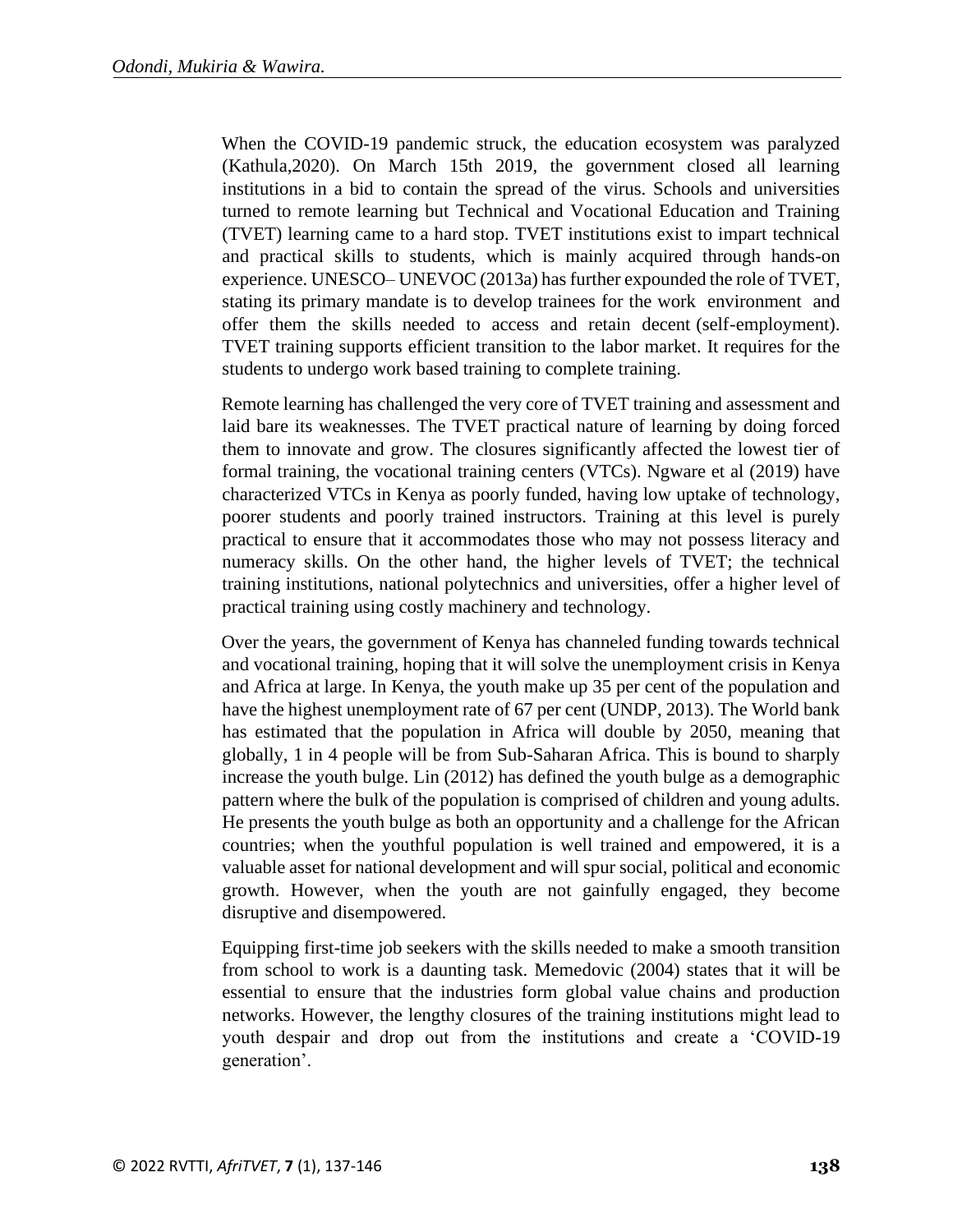This will be a generation of workers who are unskilled and underemployed. To prevent this from happening, the TVET institutions need to invest in a raft of strategies to ensure it is resilient enough to continue offering quality training to its trainees and prevent it from any shock that might halt its operations.

This paper explores these strategies that will offer policy and practice directions to see this to fruition.

## **Purpose of the Study**

The general objective of the study was to investigate the factors influencing the building of resilient TVET institutions amidst the COVID-19 pandemic

## **Objectives of the Study**

- i. To establish the effects of COVID-19 to TVET training
- ii. To examine the response mechanisms to COVID-19 in the short and long term by TVET institutions.

## **Significance of the Study**

This study will be of significance to education stakeholders, key policy makers and researchers in the education realm. To the education decision makers, the study will help in strengthening the resilience of education systems so as to respond to immediate challenges of institutions and position the TVET institutions to better cope with future crises. The results from this study will help policy makers, demand for reforms that re-evaluate and design TVET systems and curriculum in ways to build innovative ways of responding to COVID-19 crisis. Researchers will benefit from this study as they will seek to strengthen the preparedness and resilience of all TVET institutions. It is clear that the COVID-19 disruption has provided an opportunity for the growth of more flexible learning solutions that make better use of distance learning and digital tools.

## **Literature Review**

Majumdar and Araiztegui (2020) have classified the response of TVET institutions to COVID as immediate, middle-term and long-term. The immediate response has been highlighted as the initiatives that have employed technology for continuance of learning, using schools as production units, and supporting public information and awareness. In the middle term response, TVETs focus on the measures that could be put in place to effectively prepare for a future crisis.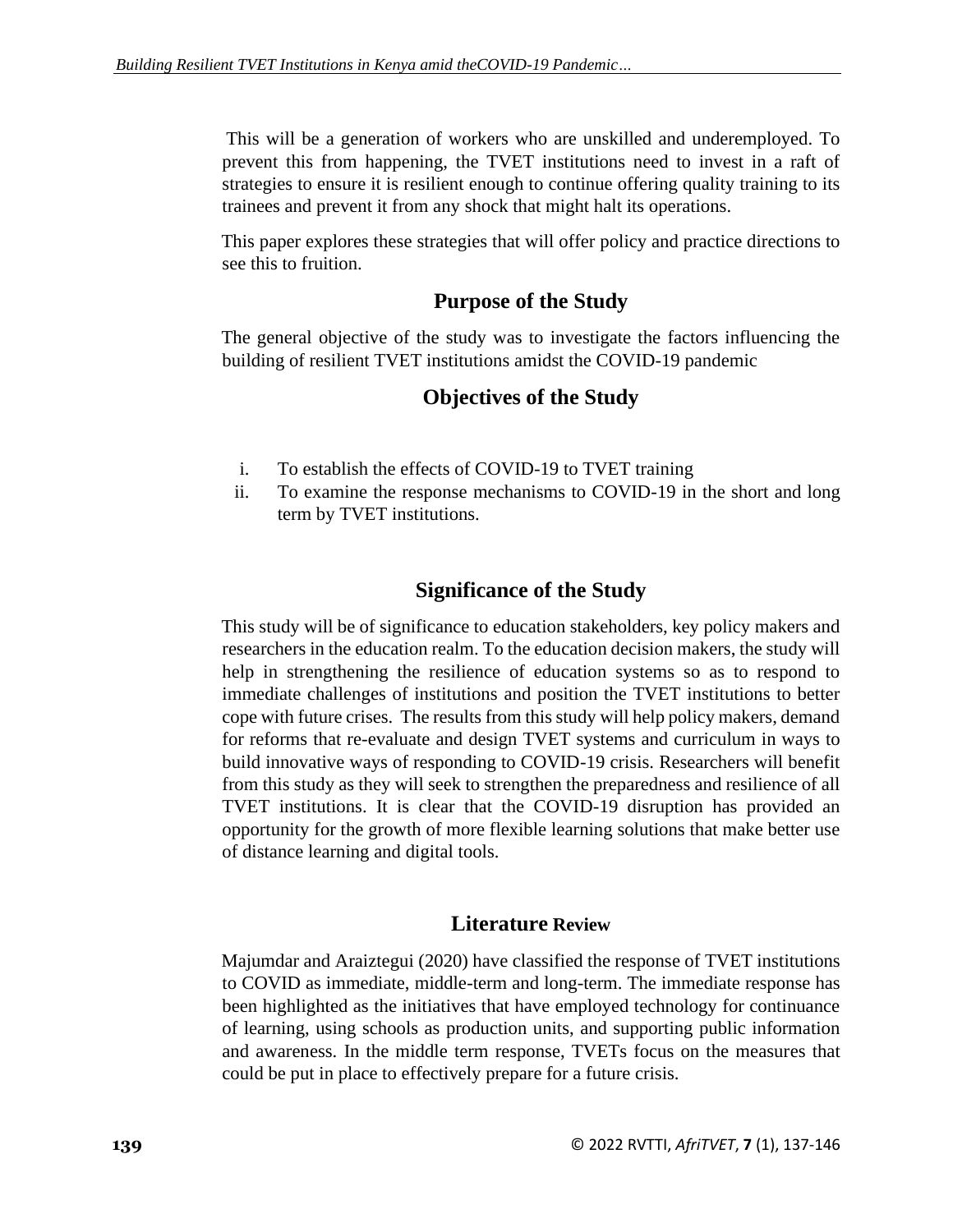This includes repositioning to support workforce retraining, supporting community-based solutions, strengthening local industries, preparing for flexible learning solutions, and including pandemic risk in planning. In the long term, TVET institutions should reflect on the society that we live in. TVET institutions should embrace social justice, environment and local development for learning and have the Sustainable Development Goals (SDGs) as an overarching principle.

The ILO (2021) survey on skills development in the time of COVID-19 has revealed the following as obstacles in the provision of training to TVET learners; lack of general and technological infrastructure: electricity, internet, connectivity and devices, lack of effective and user-friendly distance learning platforms, lack of staff capacity to support distance learning through quality pedagogical resources and financial resource constraints.

The Commonwealth of Learning (2020) publication has underscored blended learning in TVET as a key response to COVID-19. They have defined blended TVET as the practice of building competence in knowledge and practical and soft skills using both physical and technological learning platforms. This strategy is beneficial as it increases access, reduces costs, improves quality and increases inclusion of marginalized groups.

A study conducted by UNESCO-UNEVOC (2020) highlights that to build TVET institutions that are resilient in light of the COVID -19 new normal, there is a need for a change across the TVET systems. This will include developing new policies, upgrading ICT infrastructure, and a national platform with quality course materials. It will also be essential to change the mindset of the teachers, students and the TVET institutions.

## **Research Methodology**

Research methodology is the orderly, hypothetical analysis of procedures useful to a field of study (Kothari, 2004). It involves describing, explaining, and foreseeing occurrences to solve a problem. A cross-sectional survey design was adopted for this study. A cross-sectional survey involves collecting data at one point in time from a target group (Borg & Gall, 1996; Wiersma & Jurs, 2009). The main interest is the accurate measurement of the characteristics of the whole population.

The study consisted of a random sample of 211 TVET institutions across the country in the four different levels of TVET; Vocational Training centers, Technical Vocational Colleges, National polytechnics, and Technical Universities. This consisted of 165 Vocational Training Centers, 33 Technical and Vocational Colleges, 9 National Polytechnics, and 4 Technical Universities. The study adopted a mixed method (Qual-Quan) approach to collect and analyze data.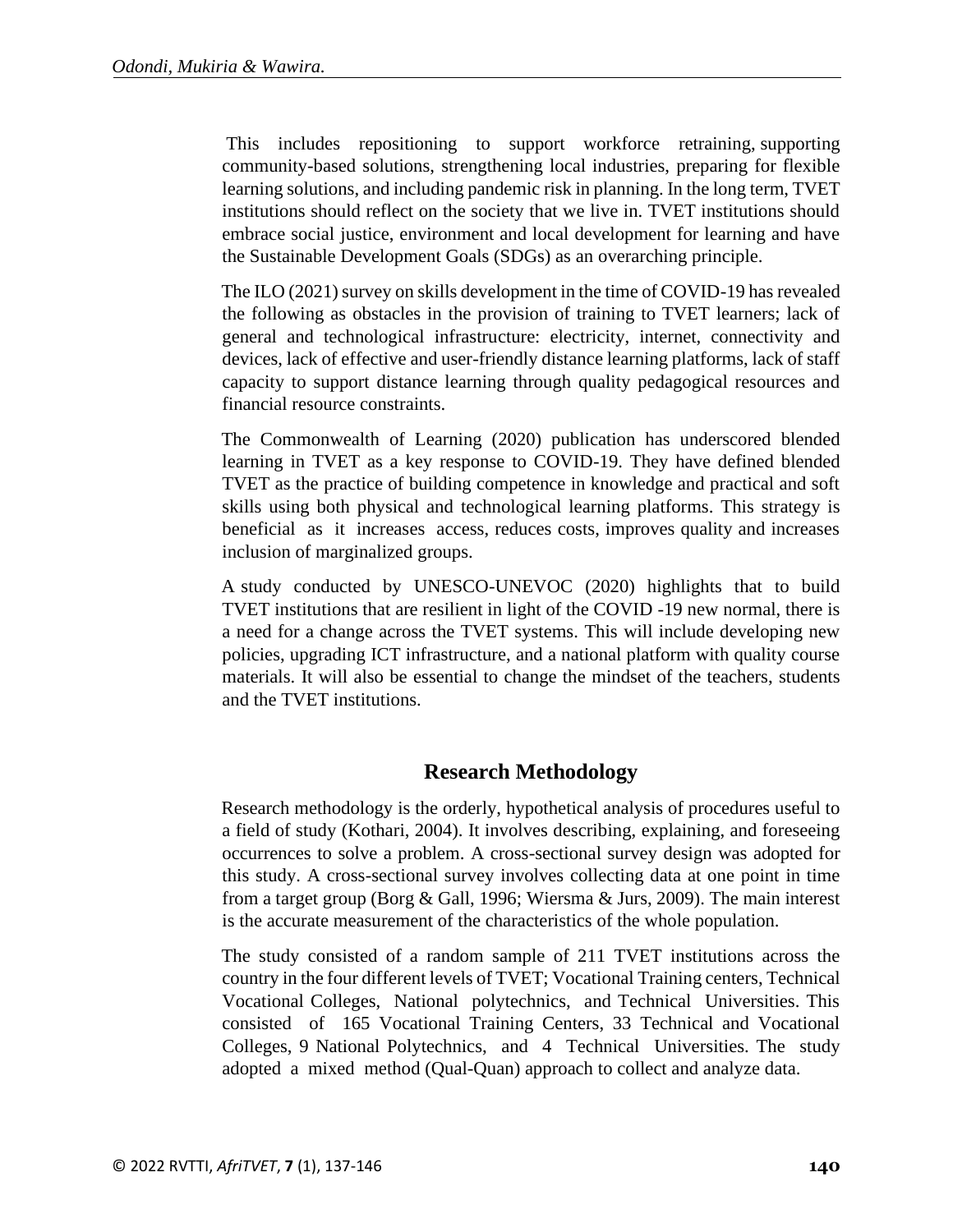The research entailed data collection, analysis, and collating quantitative data through questionnaires administered online (Google forms) and qualitative data through desk reviews. This method was suitable as it provided comprehensive and complementing data to better understand the topic of research. From that, the response received was from 315 TVET staff and 644 students from the TVET institutions.

## **Findings**

### **Response Rate**

The composition of the study participant included 315 trainers and 644 trainees, making up 959 respondents interviewed. Of the 959 respondents interviewed, 68.4% were male, and 31.6% were of the female gender. This shows that there were more male respondents than female that took part in the study as shown in table 1.

### Table 1

Study Participants by Gender

| <b>TVET Level</b>             | Male | Female | Total |  |
|-------------------------------|------|--------|-------|--|
| Technical Universities        |      | 33     | 104   |  |
| National polytechnics         | 202  | 122    | 324   |  |
| Technical Training Institutes | 182  | -54    | 236   |  |
| Vocational Training centres   | 201  | 94     | 295   |  |
| Total                         | 656  | 303    | 959   |  |

### **TVET Composition**

According to the TVETA website, there are 1899 registered TVET institutions. Of these, 211 institutions were randomly selected to be part of the study.

From the total TVET institutions that participated in the study, 87.7 % were public, while the remaining 12.3% were privately owned institutions. The composition of the respondent institutions, 62% were from Technical Training Institutes, 27.6% were National Polytechnics, and 8.4 percent were Vocational Training centers, while 1.1% were Technical Universities. This shows that the most respondents were from Technical Training Institutes and the least being from Technical Universities

### **Effects of COVID-19 on TVET Students**

The majority of the participants at 40% believe that school closure has led to stoppage of learning and would lead to delay in taking exams and completion of studies.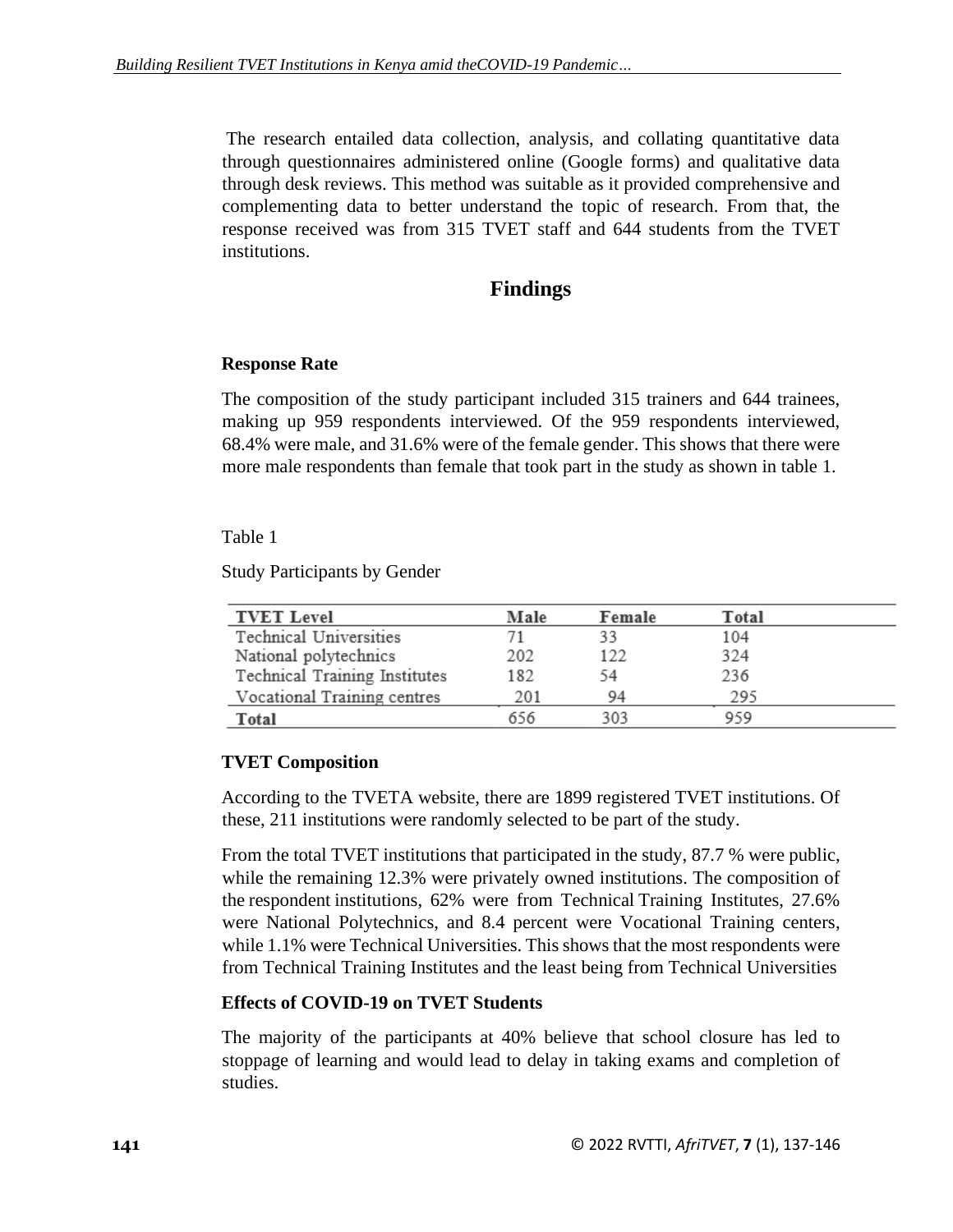Twenty five per cent of the participants felt that the pandemic brought about psychological challenges to the students such as stress, depression and anxieties brought about by the fear of the unknown. Fifteen per cent of the participants felt that COVID-19 led to issues of gender-based violence and early pregnancy among the students. Thirteen per cent of them felt that the pandemic brought about by idleness among the youth and has pushed them into drugs and substance abuse. Lastly, 7% felt that the pandemic brought to fore the challenge of inequalities in training since not all students could join online training. This shows that stoppage of learning was the greatest effect followed by psychological challenge, fear of the unknown, drugs and lastly inequalities respectively

### **Effects of COVID-19 on TVET Staff**

The majority of the participants at 33% believe that the school closures have led to loss of jobs because most of the institutions could not sustain their staff while not receiving the income from training fees. Twenty four per cent of the participants felt that the pandemic brought about

economic hardships attributed to the loss of jobs and reduction of remuneration. The participants who felt that the disruptions in physical learning caused by COVID-19 has led to ineffectiveness of training as many trainers lacked the required skill set for remote teaching were 17%, while 13% believed that psychological stress affected their morale and continuity of learning

### **Responses of TVET Institutions to COVID-19**

The findings indicated that 50.4 % of the TVET institutions had not reached their students in any way since the schools were closed. This shows that many institutions did not manage to reach out to their students during the school closure period.

COVID-19 has forced the TVET institutions to draft strategies that would ensure their resilience to it and any pandemic that might come in future. From the study, we established that 49.6% of the TVET institutions had attempted to reach their students remotely, less than 20% of the TVET trainers could facilitate online learning, and only 7% of the TVET institutions had online portals to facilitate training. A majority of the students were constrained by the cost of internet, power connectivity and lack of gadgets.

Of the 105 (49.6%) institutions who had reached out to their students, 36% reached out to them through online classes Google Hangouts, Skype, Adobe Connect, Microsoft Teams, and few more. ZOOM emerged as a clear winner agreeing with Saxena, (2020).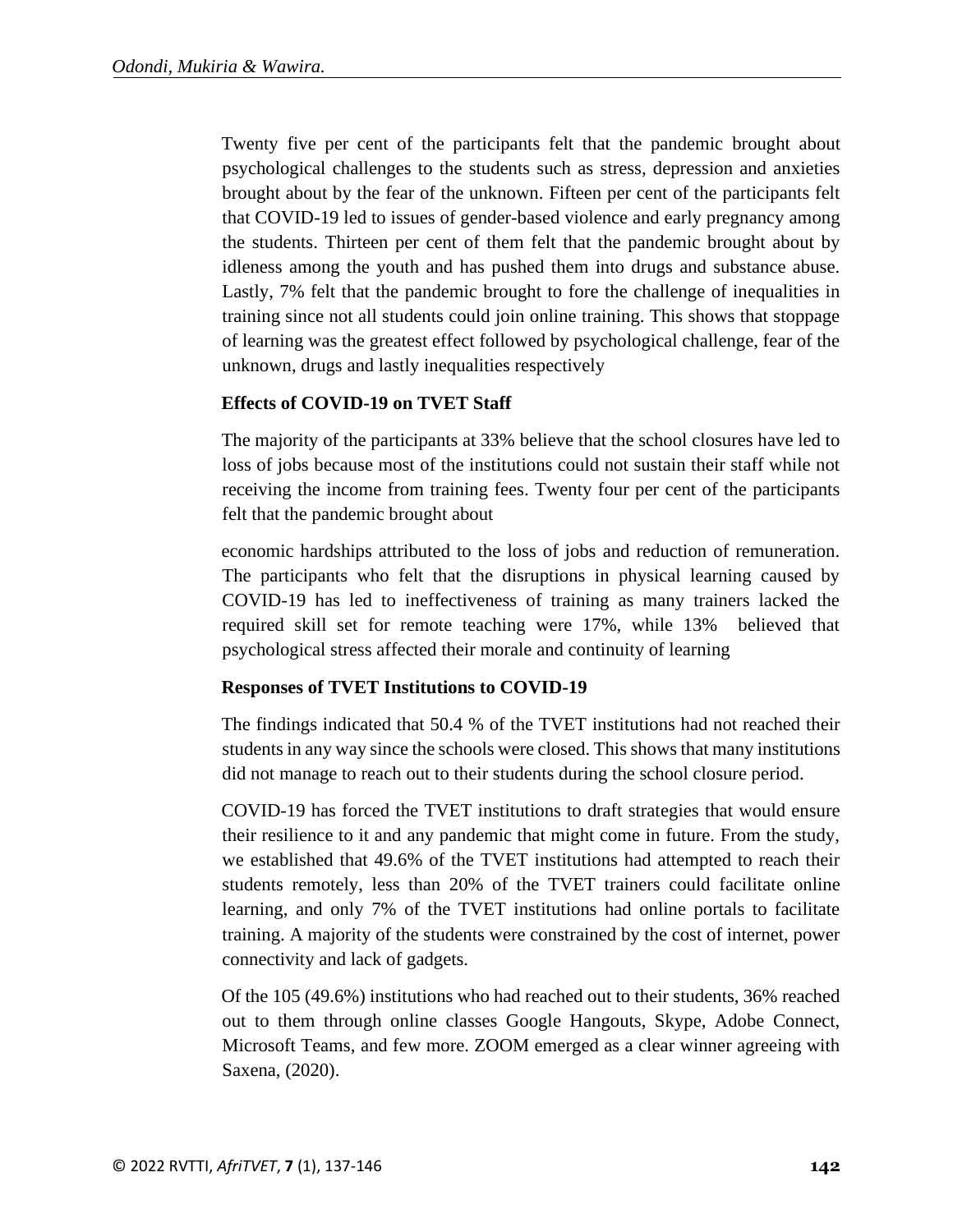Thirty per cent called or sent a text message to their students either for moral support or sending assignments. Seventeen per cent reached out through social media, 11% and 6% reached out to them through pre-loaded materials on devices and emails, respectively.

### **Building Resilient TVET Institutions**

The study explored the various ways in which the institutions could ensure resilience within their learning and training centers. They were grouped into three;

Technological factors entails technology that are both a blended learning and traditional learning that are used in the learning process (Muniasamy et al. 2014). The strategies are technological interventions that can be applied to ensure training continues.

Government factors are government interventions that they put in place to ensure things run smoothly, in the TVET sustainability, they are the interventions that will ensure sustainable education even in the time of pandemic.

Institutional factors are those factors that the institutions need to put in place to ensure there is sustainability

- a. Technological strategies. The purchasing of modern technology was the highest ranked by the respondent to ensure sustainable TVET by response of 34%. Twenty nine per cent of the participants felt instructors and trainees' capacity building on ICT was a key factor. Those who felt that investing in Open and Distance e-Learning was critical rated at 22%, with 15% stating that training with technology was an important factor.
- b. Institutional strategies. On institutional factors, the study established that employing a blended approach to learning was the greatest institutional strategy in ensuring resilience at 31%; while 30% felt investing in production unit was a key factor;20% of them felt that investing in learning management system was critical; and 19%
- c. stated that building partnerships for ensuring training was an important factor. Governmental factors. The governmental strategies from the findings showed that development of policies that supported digitization was the greatest institutional strategy in ensuring resilience at 33%; 30% felt that providing financial support from the government to both public and private institutions was a key factor; 20% felt that creating a central repository for TVET was critical; and 17% stating that proper staffing was a good strategy in ensuring resilience.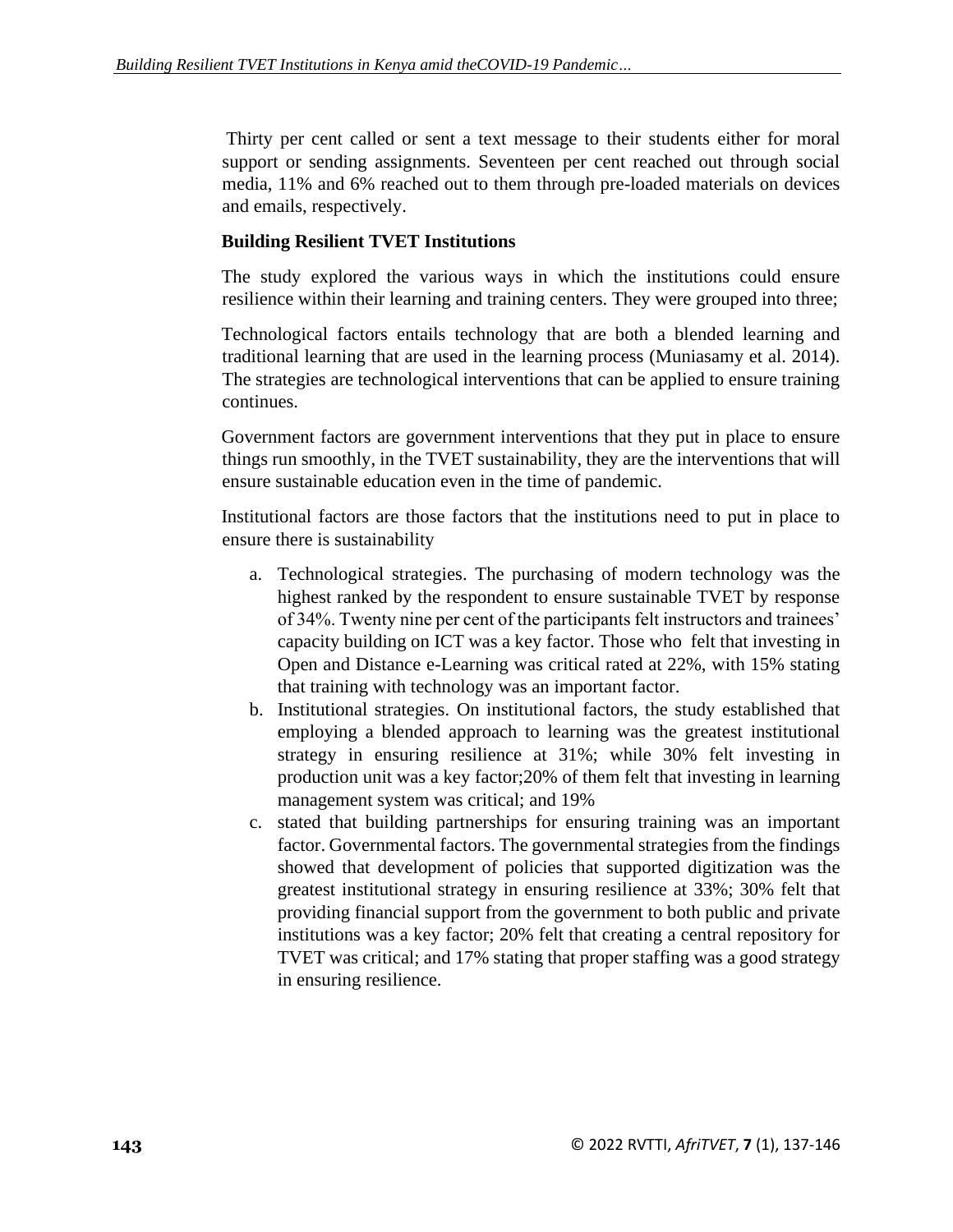## **Conclusion**

According to FAWE, (2012). TVET institutions have been credited as the drivers to the achievement of the Sustainable Development Goals. However, TVET institutions use the practical learning approach, which was adversely affected by the pandemic. There was an array of detrimental effects on both the staff and students, ranging from psychological stress, loss of learning, loss of income, and economic hardship. This aligns with the study done by CAPYEI that showed that the pandemic affected the TVET institutions financially, psychologically and socially (CAPYEI, 2020).

TVET institutions remain behind in achieving some level of resilience. There is a raft of measures that need to be put in place to ensure that they stay afloat even in the midst of a pandemic. The study divided them into technological factors, institutional factors and government intervention factors. This study is in agreement with ILO report stating that the TVET institutions reveal weak resilience, with around 53% that do not have any form of digital training systems with the rest having moderate use of IT in instructions delivery (ILO, 2021)

The TVET system is the future - it is the tool that will ensure youth employability and employment. Therefore it needs to be supported to grow its resilience in the face of adversity. This would lessen the negative impact of disruption of training in the face of a pandemic. Governments need to put more emphasis on interventions that will mitigate the risk that comes with uncertainties like the COVID 19. Institutions have a role to play in ensuring learning continues and for this there is need for them to put up proper strategies to ensure that TVET institutions are capable of handling any shocks that come their way.

## **Recommendations**

The study recommends that the institutions embark on robust development by implementing use of technology in their training. This will ensure the trainers' and the trainees' capacities are built to offer distance and digital training. They should also adopt change management practices that encourages the institutional managers to be forward thinkers and investors in production units and partnerships that will establish blended learning for the all TVET students. To the government the study recommends focus on facilitating access to online contents and on strengthening of digital competences among TVET trainers so as to reach as many students as possible over the period. The government should develop policies that are pro digitization of TVET system which will enable institutions to offer distance learning that will not require students to always be at the learning enter to acquire skills.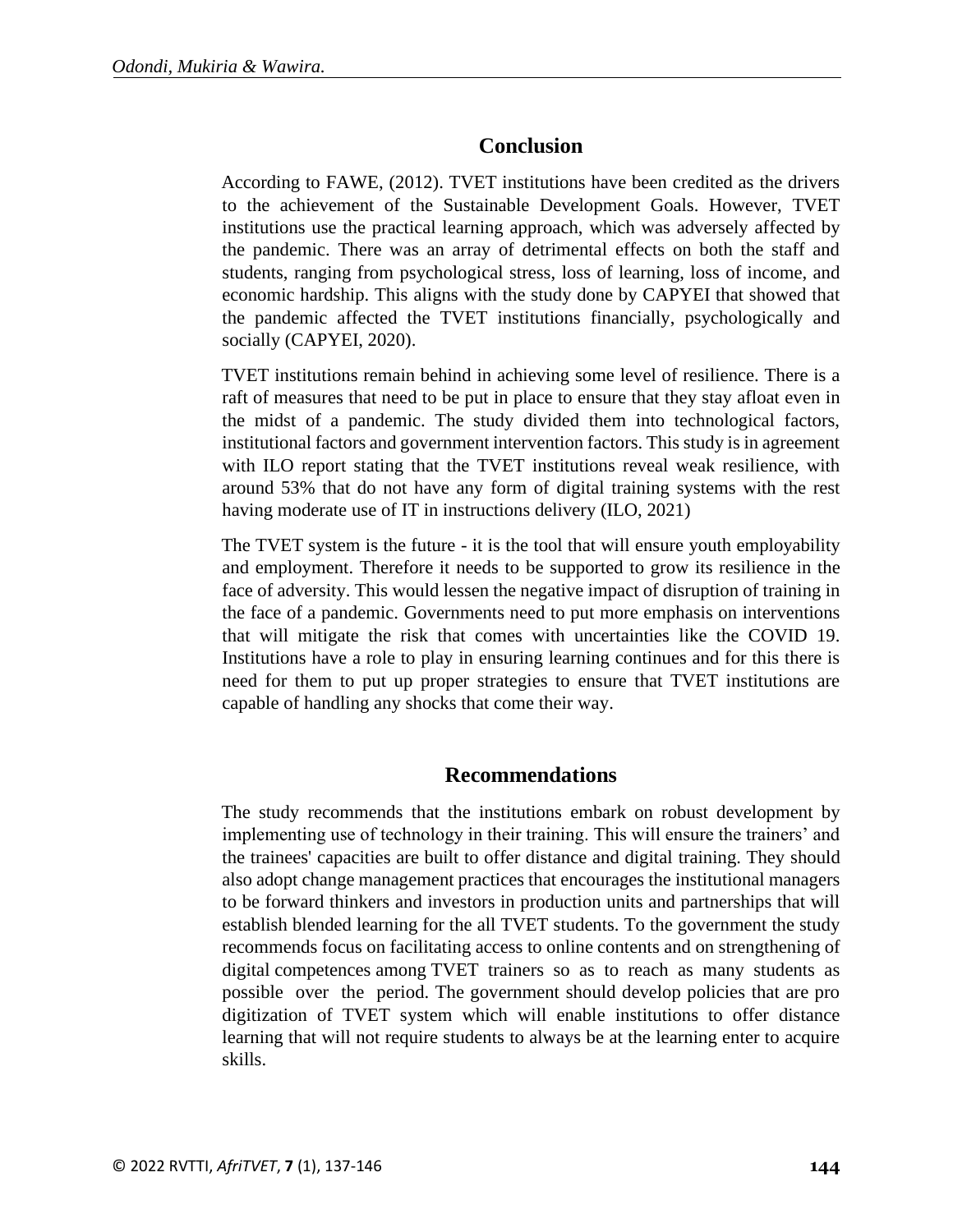## **References**

- Borg, W. R., & Gall, M. D. (1996*). Educational research*: An introduction (6th Ed.) New York, NY: Longman
- CAPYEI. (2020), Experience of COVID19 report-on TVET learning. CAPYEI. https://capyei.org/wp- content/uploads/2020/11/EXPERIENCE-OF-COVID-19- REPORT-on-TVET-LEARNING.pdf
- Commonwealth of Learning. (2020). Strategies for blended TVET in response to COVID -19
- FAWE. (2012). Strengthening gender research to improve girl and women's education in the Africa. http://www.fawe.org/Files/FAWE\_Research\_Series\_Vol\_II\_English\_- Full\_Version.pdf
- ILO. (2021). Skills development in the time of COVID-19: Taking stock of theinitial responses in technical and vocational education and trainin.gWcms\_766557.pdf
- ILO-World Bank. (2020) Skills development in the time of COVID-19: Taking stock of the initial responses in technical and vocational education and trainin.g https://www.ilo.org/wcmsp5/groups/public/ed\_emp/i fp\_skills/doc uments/publication /wcms\_766557.p
- Kathula, D. N. (2020). Effect of Covid-19 Pandemic on the EducationSystem in Kenya. *Journal of Education*, 3(6), 31-52. https://stratfordjournals.org/journals/index.php/journal of education/article/view/640
- Kothari, C. R. (2004).Research methodology: *Methods and techniques* (2nd Ed.). New Delhi: New Age International limited.
- Lin, J. (2012). Youth bulge: A demographic dividend or a demographic bomb in developing countries? http://blogs.worldbank.org/developmenttalk/ youthbulge-a-demographic- dividend-or-a-demographic-bomb-in-developingcountries
- Majumdar, S., & Araiztegui, I.(2020). Technical vocational education and training: Reflections on the issues facing TVET and its potential in the time of COVID-19. https://drive.google.com/file/d/1jjdrtBHoE-UoOY56yRydbkITsnGra/view